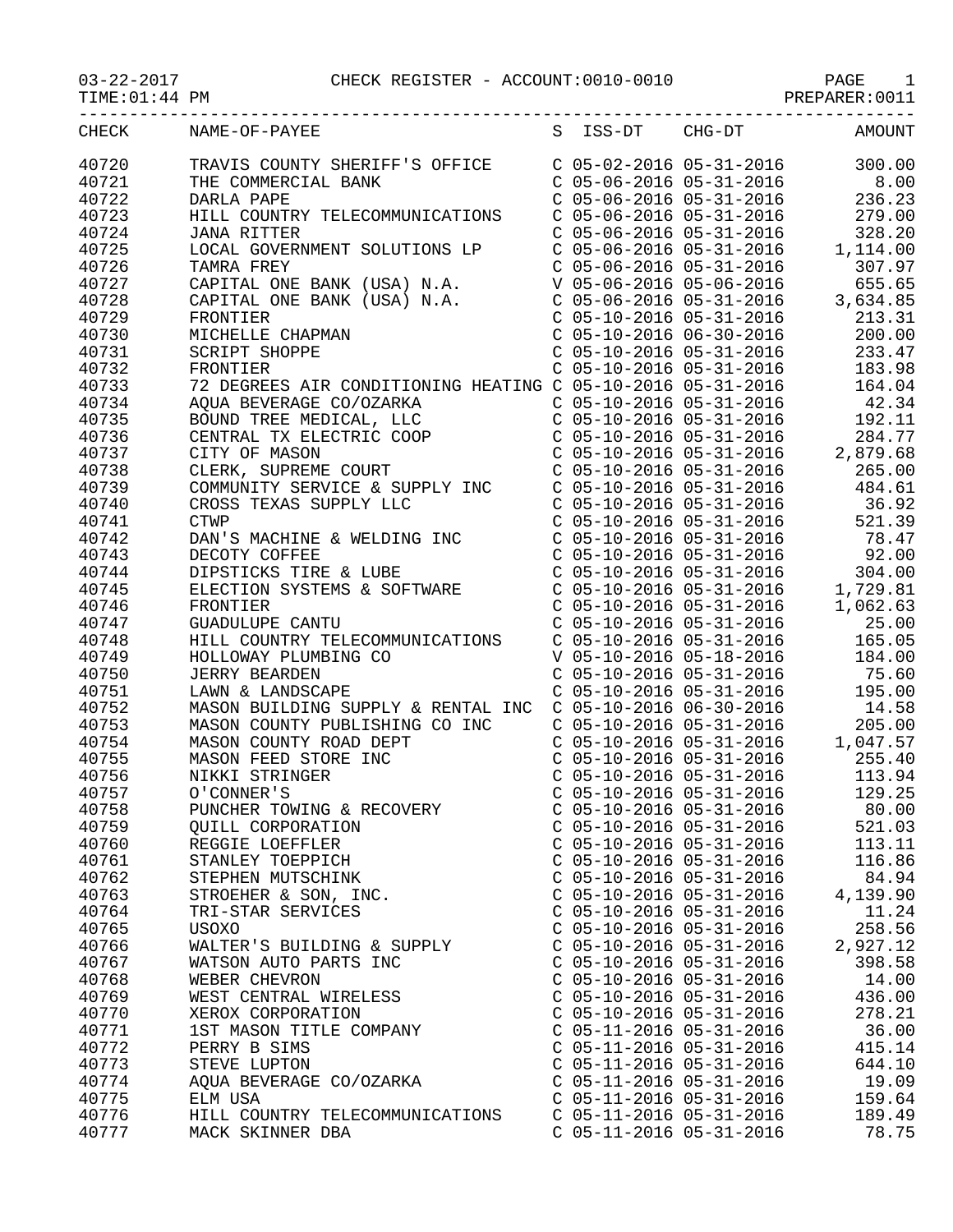## 03-22-2017 CHECK REGISTER - ACCOUNT:0010-0010 PAGE 2

PREPARER:0011

| CHECK          | NAME-OF-PAYEE                                                                                                                                                                                                                                       |                           |                           | S ISS-DT CHG-DT AMOUNT          |
|----------------|-----------------------------------------------------------------------------------------------------------------------------------------------------------------------------------------------------------------------------------------------------|---------------------------|---------------------------|---------------------------------|
| 40778          |                                                                                                                                                                                                                                                     |                           |                           |                                 |
| 40779          |                                                                                                                                                                                                                                                     |                           |                           |                                 |
| 40780          |                                                                                                                                                                                                                                                     |                           |                           |                                 |
| 40781          |                                                                                                                                                                                                                                                     |                           |                           |                                 |
| 40782          |                                                                                                                                                                                                                                                     |                           |                           |                                 |
| 40783          |                                                                                                                                                                                                                                                     |                           |                           |                                 |
| 40784          |                                                                                                                                                                                                                                                     |                           |                           |                                 |
| 40785          |                                                                                                                                                                                                                                                     |                           |                           |                                 |
| 40786          |                                                                                                                                                                                                                                                     |                           |                           |                                 |
| 40787          |                                                                                                                                                                                                                                                     |                           |                           |                                 |
| 40788          |                                                                                                                                                                                                                                                     |                           |                           |                                 |
| 40789          |                                                                                                                                                                                                                                                     |                           |                           |                                 |
| 40790          |                                                                                                                                                                                                                                                     |                           |                           |                                 |
| 40791          |                                                                                                                                                                                                                                                     |                           |                           |                                 |
| 40792          |                                                                                                                                                                                                                                                     |                           |                           |                                 |
| 40793          |                                                                                                                                                                                                                                                     |                           |                           |                                 |
| 40794          |                                                                                                                                                                                                                                                     |                           |                           |                                 |
| 40795          |                                                                                                                                                                                                                                                     |                           |                           |                                 |
| 40796          |                                                                                                                                                                                                                                                     |                           |                           |                                 |
| 40797          |                                                                                                                                                                                                                                                     |                           |                           |                                 |
| 40798          |                                                                                                                                                                                                                                                     |                           |                           |                                 |
| 40799          |                                                                                                                                                                                                                                                     |                           |                           |                                 |
| 40800          |                                                                                                                                                                                                                                                     |                           |                           |                                 |
| 40801          |                                                                                                                                                                                                                                                     |                           |                           |                                 |
| 40802          |                                                                                                                                                                                                                                                     |                           |                           |                                 |
| 40803          |                                                                                                                                                                                                                                                     |                           |                           |                                 |
|                |                                                                                                                                                                                                                                                     |                           |                           |                                 |
| 40804<br>40805 |                                                                                                                                                                                                                                                     |                           |                           | $C$ 05-23-2016 06-30-2016 70.00 |
| 40806          |                                                                                                                                                                                                                                                     |                           |                           |                                 |
| 40807          |                                                                                                                                                                                                                                                     |                           |                           |                                 |
| 40808          |                                                                                                                                                                                                                                                     |                           |                           |                                 |
|                |                                                                                                                                                                                                                                                     |                           |                           |                                 |
| 40809<br>40810 |                                                                                                                                                                                                                                                     |                           |                           |                                 |
|                | CNH INDUSTRIAL CAPITAL AMERICA LLC C 05-23-2016 05-31-2016 3,288.23                                                                                                                                                                                 |                           |                           |                                 |
| 40811          | DANFORD LAW FIRM<br>DISH<br>DISH<br>DUG WALL<br>CO5-23-2016 06-30-2016<br>CO5-23-2016 05-31-2016<br>CO5-23-2016 06-30-2016<br>CO5-23-2016 06-30-2016<br>CO5-23-2016 05-31-2016<br>CO5-23-2016 05-31-2016<br>PREDERICKSBURG DENTISTRY<br>CO5-23-2016 |                           |                           |                                 |
| 40812          |                                                                                                                                                                                                                                                     |                           |                           |                                 |
| 40813          |                                                                                                                                                                                                                                                     |                           |                           |                                 |
| 40814          |                                                                                                                                                                                                                                                     |                           |                           |                                 |
| 40815          |                                                                                                                                                                                                                                                     |                           |                           |                                 |
| 40816          | FRONTIER                                                                                                                                                                                                                                            |                           | $C$ 05-23-2016 05-31-2016 | 170.74                          |
| 40817          | GLENN A RUTHVEN DDS                                                                                                                                                                                                                                 | $C$ 05-23-2016 05-31-2016 |                           | 150.00                          |
| 40818          | HI-LINE                                                                                                                                                                                                                                             | $C$ 05-23-2016 05-31-2016 |                           | 248.03                          |
| 40819          | HILL COUNTRY IMAGING ASSOC.                                                                                                                                                                                                                         | $C$ 05-23-2016 06-30-2016 |                           | 133.82                          |
| 40820          | HOLT CAT                                                                                                                                                                                                                                            | $C$ 05-23-2016 05-31-2016 |                           | 3,102.34                        |
| 40821          | JENNIFER MONEYHON                                                                                                                                                                                                                                   | $C$ 05-23-2016 05-31-2016 |                           | 90.00                           |
| 40822          | JOHN R ERICKSON                                                                                                                                                                                                                                     | $C$ 05-23-2016 06-30-2016 |                           | 1,500.00                        |
| 40823          | LEXIS NEXIS                                                                                                                                                                                                                                         | $C$ 05-23-2016 05-31-2016 |                           | 190.00                          |
| 40824          | LEXISNEXIS RISK SOLUTIONS                                                                                                                                                                                                                           | $C$ 05-23-2016 05-31-2016 |                           | 30.00                           |
| 40825          | LOWE'S PAY AND SAVE INC                                                                                                                                                                                                                             | $C$ 05-23-2016 05-31-2016 |                           | 384.76                          |
| 40826          | MASON BUILDING SUPPLY & RENTAL INC                                                                                                                                                                                                                  | $C$ 05-23-2016 06-30-2016 |                           | 357.17                          |
| 40827          | MCCREARY VESELKA BRAGG & ALLEN                                                                                                                                                                                                                      | $C$ 05-23-2016 06-30-2016 |                           | 2,589.90                        |
| 40828          | MICHELLE CHAPMAN                                                                                                                                                                                                                                    | $C$ 05-23-2016 06-30-2016 |                           | 200.00                          |
| 40829          | OVERDRIVE INC                                                                                                                                                                                                                                       | $C$ 05-23-2016 05-31-2016 |                           | 540.91                          |
| 40830          | POTTS & REILLY LLP                                                                                                                                                                                                                                  | $C$ 05-23-2016 05-31-2016 |                           | 826.00                          |
| 40831          | SAM'S CLUB                                                                                                                                                                                                                                          | $C$ 05-23-2016 05-31-2016 |                           | 215.73                          |
| 40832          | SHELL FLEET PLUS                                                                                                                                                                                                                                    | $C$ 05-23-2016 05-31-2016 |                           | 43.11                           |
| 40833          | THE GREENHOUSE                                                                                                                                                                                                                                      | $C$ 05-23-2016 05-31-2016 |                           | 35.72                           |
| 40834          | TINA C YOUNG                                                                                                                                                                                                                                        | $C$ 05-23-2016 05-31-2016 |                           | 1,042.00                        |
| 40835          | USOXO                                                                                                                                                                                                                                               | $C$ 05-23-2016 05-31-2016 |                           | 600.00                          |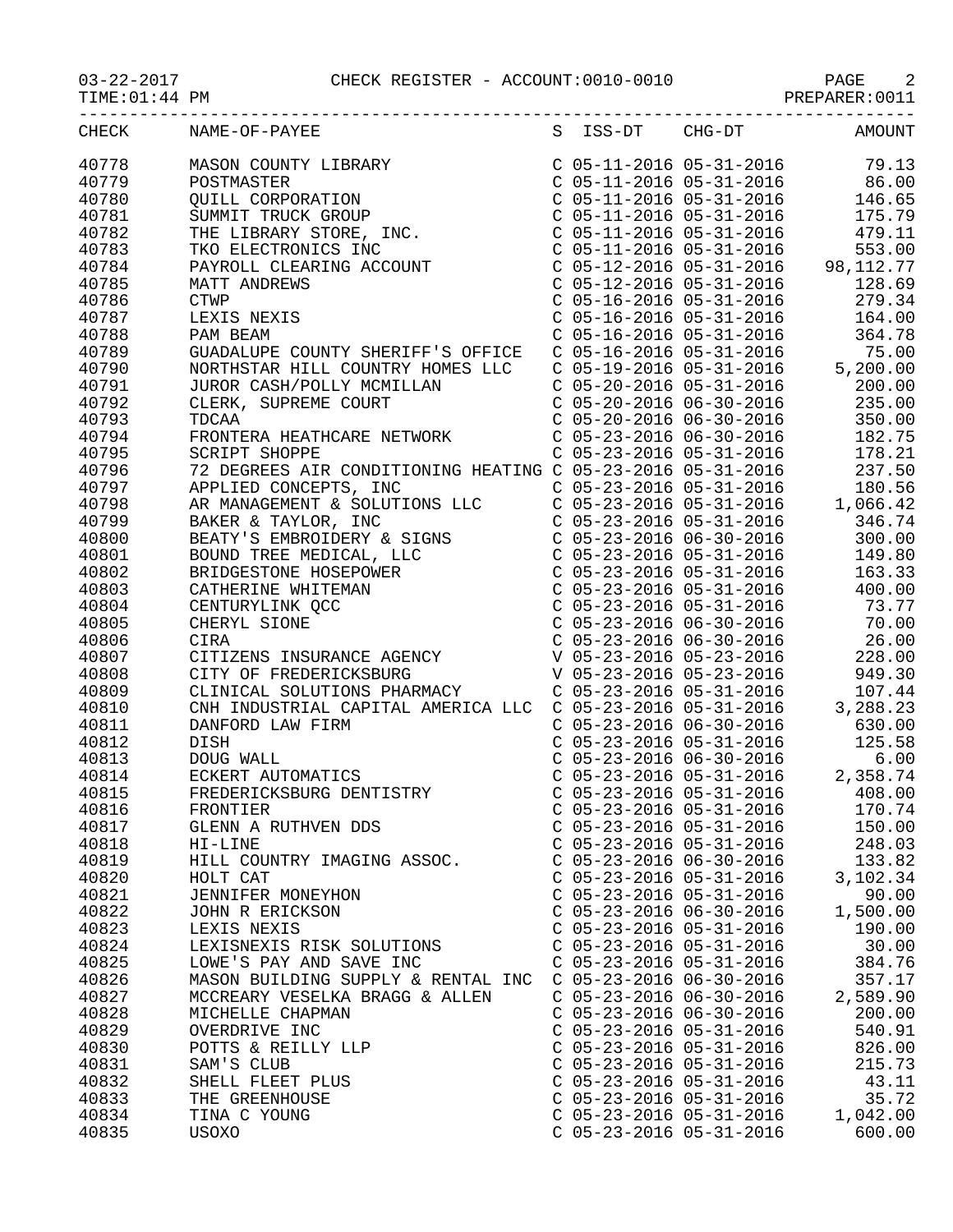| $22 - 201$ |  |  |  |
|------------|--|--|--|
|            |  |  |  |

| CHECK | NAME-OF-PAYEE                                               | S | ISS-DT                    | CHG-DT | AMOUNT     |
|-------|-------------------------------------------------------------|---|---------------------------|--------|------------|
| 40836 | WEST CENTRAL WIRELESS                                       |   | $C$ 05-23-2016 05-31-2016 |        | 67.00      |
| 40837 | WILD THINGS ZOOFARI                                         |   | $C$ 05-23-2016 06-30-2016 |        | 225.00     |
| 40838 | ZESCH & PICKETT                                             |   | $C$ 05-23-2016 06-30-2016 |        | 330.00     |
| 40839 | CITIZENS INSURANCE AGENCY                                   |   | $C$ 05-25-2016 05-31-2016 |        | 50.00      |
| 40840 | CITY OF FREDERICKSBURG                                      |   | $C$ 05-25-2016 06-30-2016 |        | 524.41     |
| 40841 | LUCIO MORA                                                  |   | $C$ 05-25-2016 06-30-2016 |        | 1,275.00   |
| 40842 | TDCAA                                                       |   | $C$ 05-25-2016 06-30-2016 |        | 350.00     |
| 40843 | UHL FITZSIMONS JEWETT & BURTON PLLC C 05-26-2016 06-30-2016 |   |                           |        | 8.00       |
| 40844 | PAYROLL CLEARING ACCOUNT                                    |   | $C$ 05-27-2016 05-31-2016 |        | 128,814.51 |
| 40845 | CAPITAL ONE BANK (USA) N.A.                                 |   | $C$ 05-27-2016 06-30-2016 |        | 8,152.96   |
|       |                                                             |   |                           |        |            |